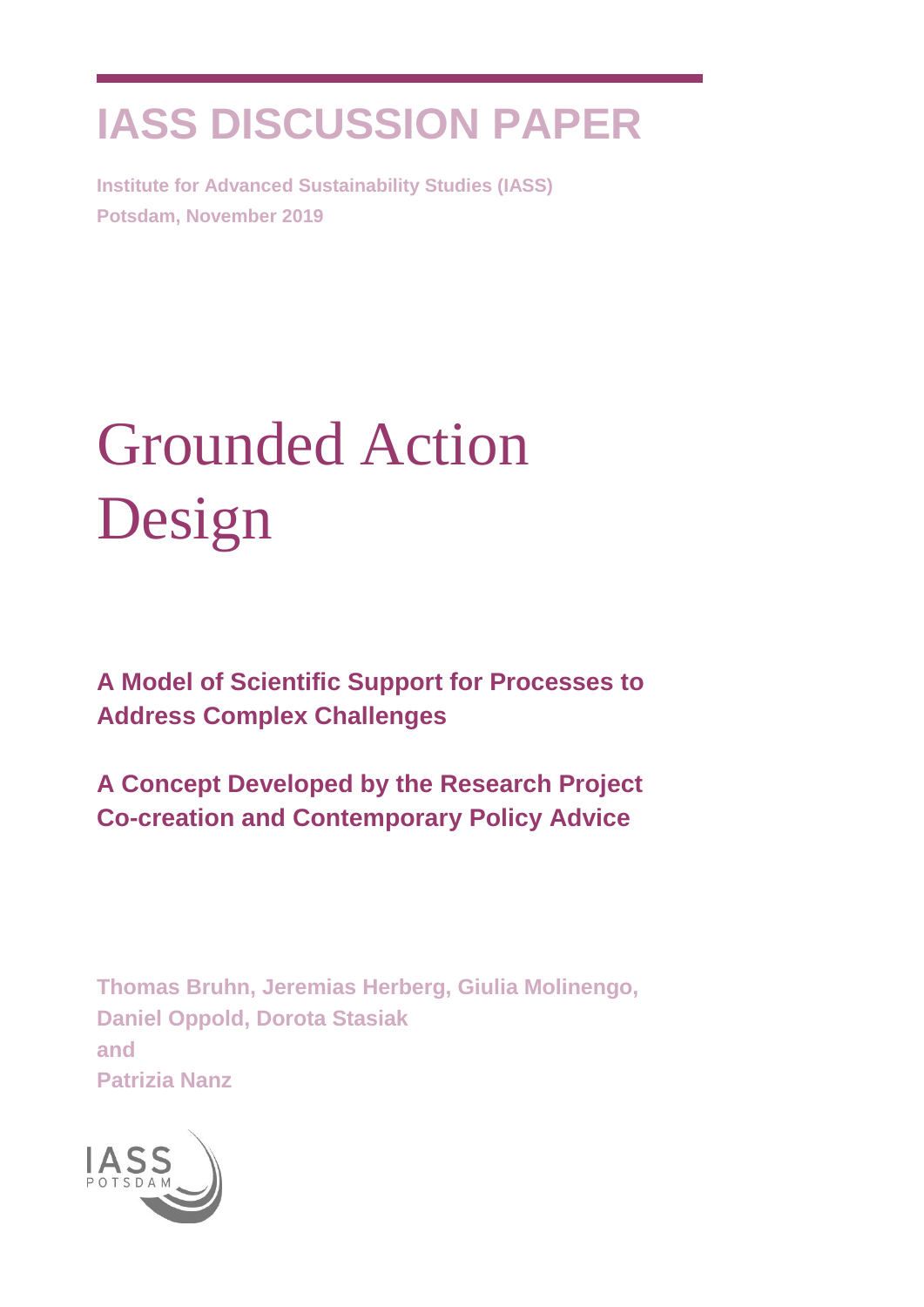# **Summary**

The IASS – and the research project Co-creation and Contemporary Policy Advice, in particular – aim to support policymakers in their efforts to address complex societal challenges within the context of a broad transformation towards sustainability. These challenges are interwoven with other issues and embedded within dynamic contexts that are characterized by a high degree of uncertainty, making it difficult to develop a unified approach to their resolution. In response to this, this IASS Discussion Paper presents a model for the development of co-creative policy advice that is intended to support actors from policymaking and public administration in addressing such complex challenges. The primary goal of the process outlined here is the development, in cooperation with relevant stakeholders, of an in-depth understanding of a specific challenge – before appropriate strategies and measures for its resolution are put in place. The insights gained in this scoping process shape the development of tailored solution generation processes and the allocation of public procurement contracts for the implementation of societal transformation processes.

In this approach, the policy advice process begins well before potential solutions are developed and presented to policymakers and administrative bodies. Rather, this model responds to the need to develop an integrated understanding of societal challenges in close cooperation with the people and institutions affected on the ground **before** public procurement processes for their resolution are launched.

We label this collaborative effort *Grounded Action Design* which consists of four phases:

- 1. **Problem scoping**: An iterative process where all the stakeholders affected by the problem and the decision makers engage in dialogue to ensure that all aspects of the problem are considered.
- 2. **Transformative mapping**: A participatory exploration of how (re)framing the problem will impact the field of affected stakeholders.
- 3. **Identifying stakeholder capacities, useful ideas, and possibilities for change**: Detailed inquiry by the researchers from the scientific advisory organization to identify the potential for positive outcomes for the field of affected stakeholders through transformative change.
- 4. **Developing transformation strategy**: Creating a custom-made change process to address the complex challenge based on the insights of phases 1 to -3.

This iterative process supports political actors and decision-makers in their efforts to initiate and design transformation processes that are both appropriate and effective.

The first chapter of this paper outlines the purpose and fundamental nature of co-creative approaches to policy advice and their significance in the context of transformations towards sustainability and the work of the IASS.

Chapter 2 presents a concrete example of a practice-oriented model of a co-creative policy advice process, outlining its individual phases and other elements in detail. Chapter 3 provides an overview of the key questions raised by this paper, with a view to encouraging a critical examination of the role and potential benefits of policy advice processes in the context of processes of transformation towards more sustainable societies.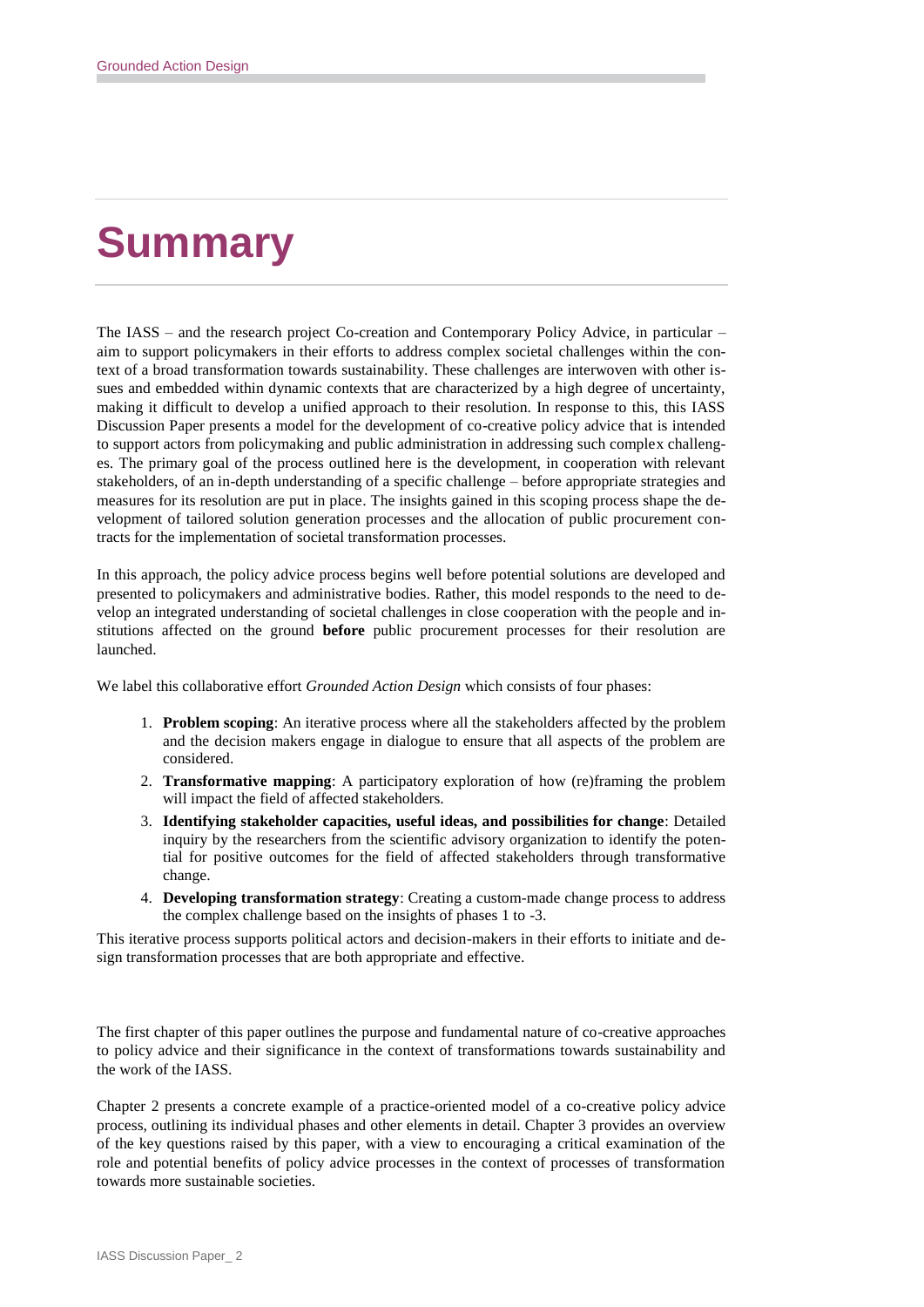# **Contents**

| 1. | The IASS and Co-creative Policy Consultation                     |                                                             | $\overline{4}$  |
|----|------------------------------------------------------------------|-------------------------------------------------------------|-----------------|
|    | 1.1                                                              | Policy advice in an age of transformation                   | $\overline{4}$  |
|    | 1.2                                                              | The potentials of co-creative processes                     | $\overline{4}$  |
|    | 1.3                                                              | Transformative research and the IASS                        | 5               |
|    | 1.4                                                              | Co-creation and Contemporary Policy Advice                  | 5               |
| 2. | Description of a co-creative policy advice process               |                                                             | $\overline{7}$  |
|    | 2.1                                                              | Problem scoping                                             | 9               |
|    | $2.2\phantom{0}$                                                 | <b>Transformative mapping</b>                               | 11              |
|    | 2.3                                                              | Identification of stakeholder capacities, useful ideas, and |                 |
|    |                                                                  | possibilities for change                                    | 12 <sub>2</sub> |
|    | $2.4^{\circ}$                                                    | Development of a transformation strategy                    | 13              |
|    | 2.5                                                              | Scientific support during the implementation phase          | 14              |
| 3. | The possibilities and limits of co-creative approaches to policy |                                                             |                 |
|    | advice: Theses and open questions                                |                                                             | 15              |
|    | 3.1                                                              | Comments on the proposed model                              | 15              |
|    | 3.2                                                              | Open questions and criticisms                               | 16              |
| 4. | Literature                                                       |                                                             | 17              |
| 5. | About the authors                                                |                                                             | 18              |
|    |                                                                  |                                                             |                 |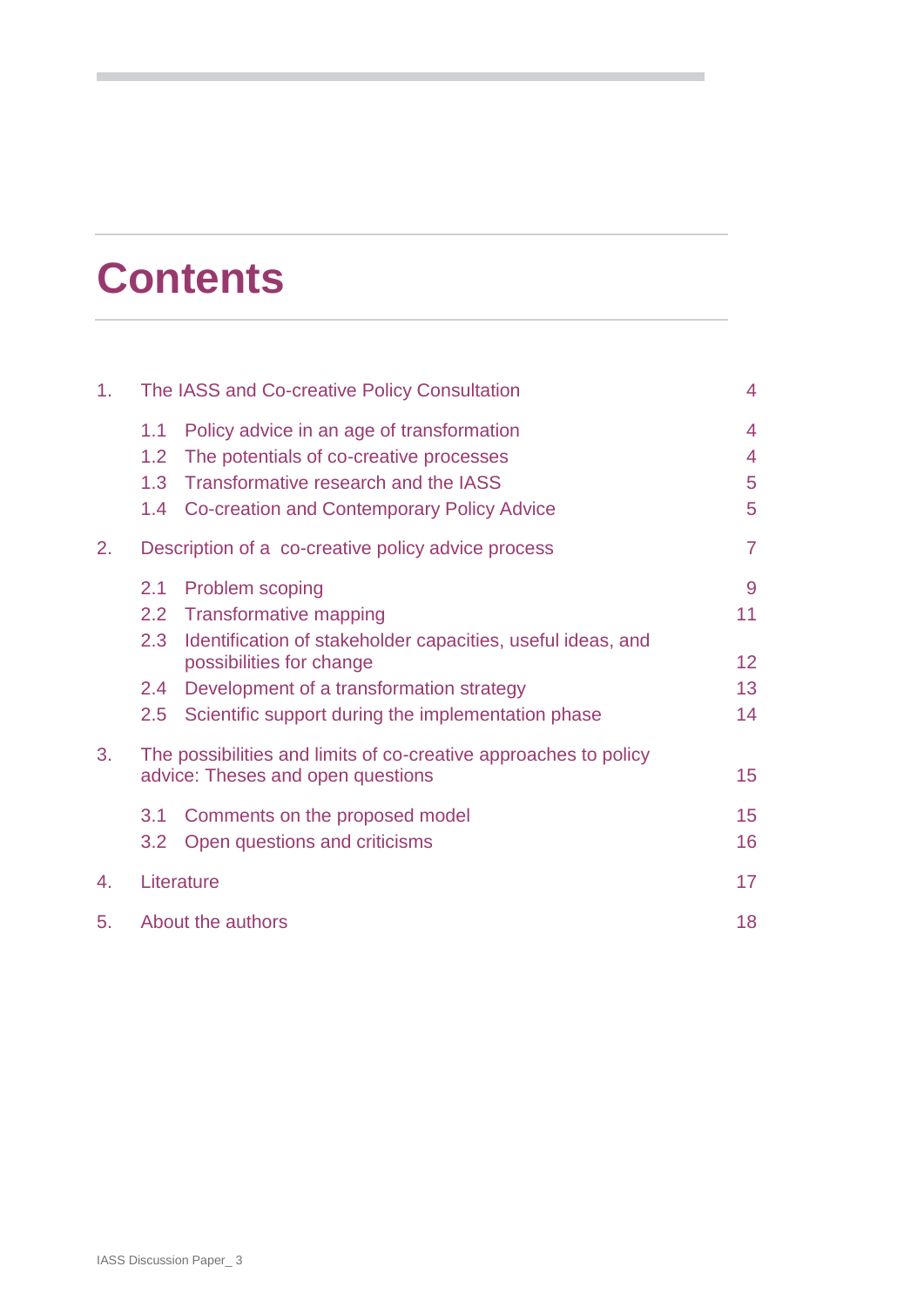# **1. The IASS and Co-creative Policy Consultation**

# **1.1 Policy advice in an age of transformation**

The transformation processes required to secure a more sustainable future present society with challenges which, in their sheer complexity, overstretch the cooperative and problem-solving capacities available in various sectors of society. By their very nature, the complex problems that we face escape clear-cut definitions. Indeed, different actors, situated in different sectors of society, will be exposed to different aspects of a complex problem. These aspects are interdependent (in ways that are often not yet fully understood) and therefore cannot be tackled in isolation.

Experience has shown that conventional forms of policy advice, in which researchers present decision-makers with evidence-based options for action, are inadequate to the task of dealing with the complex challenges associated with so-called *wicked problems*, where it is often unclear which aspects and processes are part of the problem(s) and how they interact. Moreover, the overwhelming complexity of these challenges hinders efforts to identify entry points for the implementation of mitigation strategies and processes. And in the case of particularly pressing problems, a diverse range of perspectives and standpoints may exist, each justified in its own way. This diversity of perspectives shapes both the emerging understanding of the challenge and efforts to identify practicable solutions. Accordingly, it is not (only) the identification of the problem as such that is decisive, but the insight that perspectives on and definitions of the problem are inextricably linked to the individual and social contexts of the respective observers.

This insight raises the bar for productive interactions between science and society. The aspiration to conduct societally relevant research even in the face of complex problems requires science to develop transdisciplinary research approaches with the aim of involving societal actors from the very start of the scoping phase and bringing about a so-called problem transformation, i.e. the integration of various perspectives on the problem (Jahn 2012).

The implication of this for *contemporary* interactions between science and politics in the context of wicked problems is that science is often no longer in a position to develop solutions *for* decisionmakers in a largely independent role. The challenge is rather to come up with formats that make it possible to effectively integrate decision-makers (and possibly also other relevant actor groups) into different phases of the problem-solving process.

# **1.2 The potentials of co-creative processes**

The early involvement of decision-makers and people on the ground in order to develop a shared understanding of a given problem and the possible conflicts and differences existing within this space lays the foundation for subsequent decisions on problem-solving strategies: As the question of the nature of the process – the *how* – is particularly important for the affected parties, this shared understanding is crucial to lending legitimacy to the subsequent steps in the process. Processes that facilitate the development of a collective, cross-sectoral approach to a problem can be described as "cocreative" if they meet certain criteria.

The most important of these is that  $-$  ideally  $-$  they give all those related to and affected by the prob-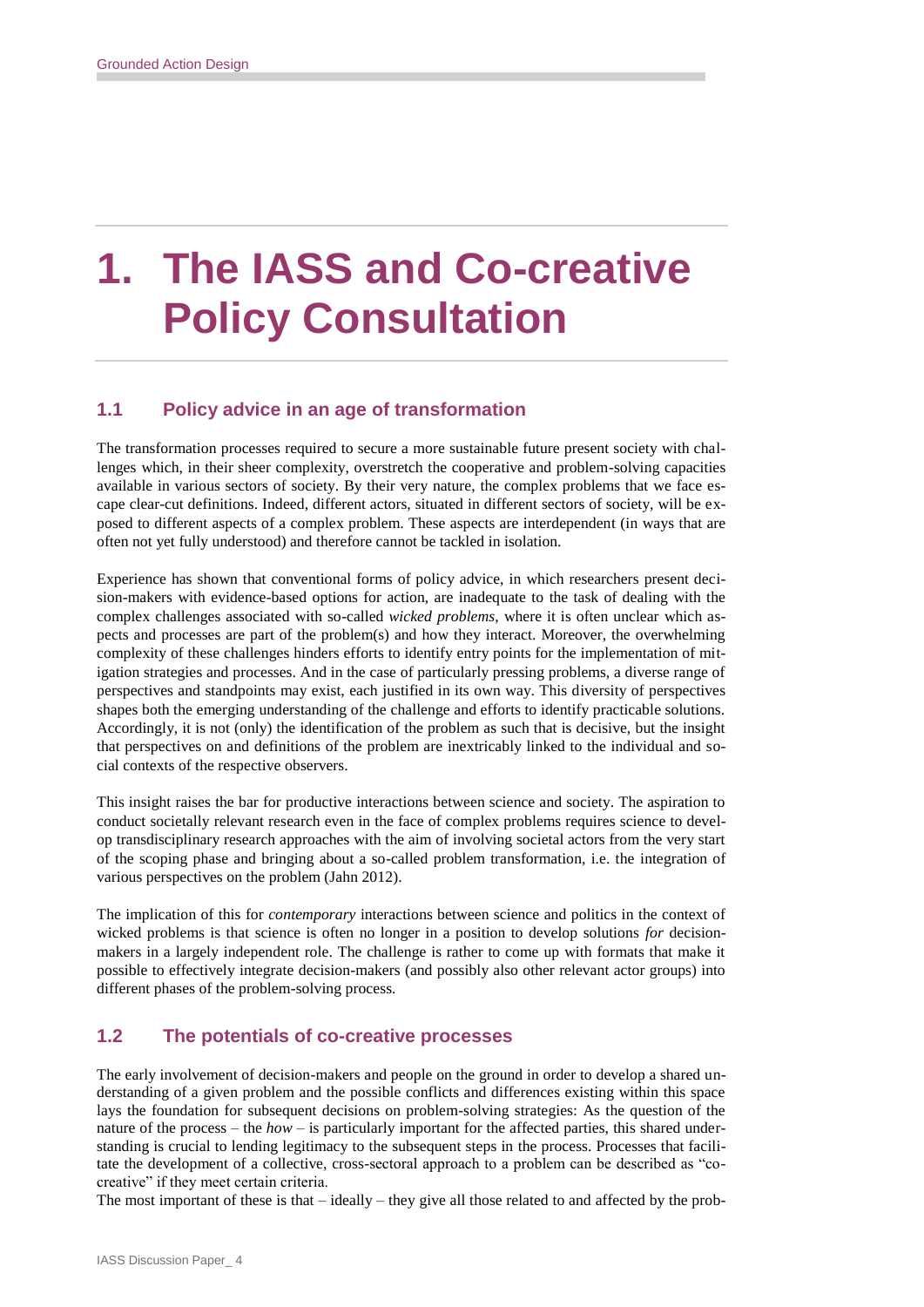lem the opportunity to contribute their different perspectives and competences to the process, and facilitate a joint and shared development of solutions.

Evidence shows that in practice, processes characterised by these qualities have a range of valuable potentials: As well as integrating different perspectives, co-creative processes can also build trust and help to resolve conflicts among the involved actors as well as fostering acceptance and strengthening the viability of jointly formulated solutions.

Co-creative approaches are common in other areas: for example, *Design Thinking* in product development, *Agile Leadership* (or *Leadership 3.0*) in business leadership, or *Art-of-Hosting* approaches in the area of citizen engagement.

### **1.3 Transformative research and the IASS**

The role that science can play in addressing major societal challenges is also changing against the background of complex problems outlined above. Within this context, science is tasked not simply with investigating and describing change processes (transformation research); rather, there is a need for science to actively contribute expertise to and guide processes of societal transformation (transformative research).

As an institute for transformative sustainability studies, the IASS serves as an experimental space within which approaches to a transformative understanding of science can be pioneered. In order to realize its transformative potential, the IASS brings together diverse stakeholders across a broad range of topics related to the societal transformation towards sustainability and contributes both scientific and process expertise to drive change effectively using innovative approaches. By integrating orientation, systems and transformation knowledge that is evidence-based and grounded in practical experience, the IASS helps to identify practicable approaches that address the needs and the potentials of local stakeholders.

### **1.4 Co-creation and Contemporary Policy Advice**

The project Co-Creation and Contemporary Policy Advice aims to strengthen the ability of political decision-makers to engage effectively with complex societal challenges in the context of the transformation towards sustainability. The project is informed by the above-noted observation that complex challenges can no longer be addressed through the traditional, unidirectional model of policy advice ("Truth speaks to power, power implements"), in which experts analyse problems and then, on the basis of this analysis, develop possible solutions, which they present to decision-makers in the form of policy guidance. In contrast to this, the project seeks to develop innovative approaches and prototypes for policy development that are conceived, implemented and iteratively improved in collaboration with relevant stakeholders. The project builds on procedural experiences that have already led to innovations and further developments in other sectors of society.

Drawing on the transdisciplinary and transformative approach to research adopted at the IASS, the project team researches and designs innovative approaches to policy consulting, builds acceptance for these approaches, and supports their dissemination.

The project has adopted a tripartite approach to achieving these goals, (see Figure 1) integrating the following elements:

- the **scientific analysis** of co-creative policymaking processes
- **Learning-oriented dialogue** with relevant communities of practice (e.g., process facilitators)
- the **design of innovative prototypes for policy advice**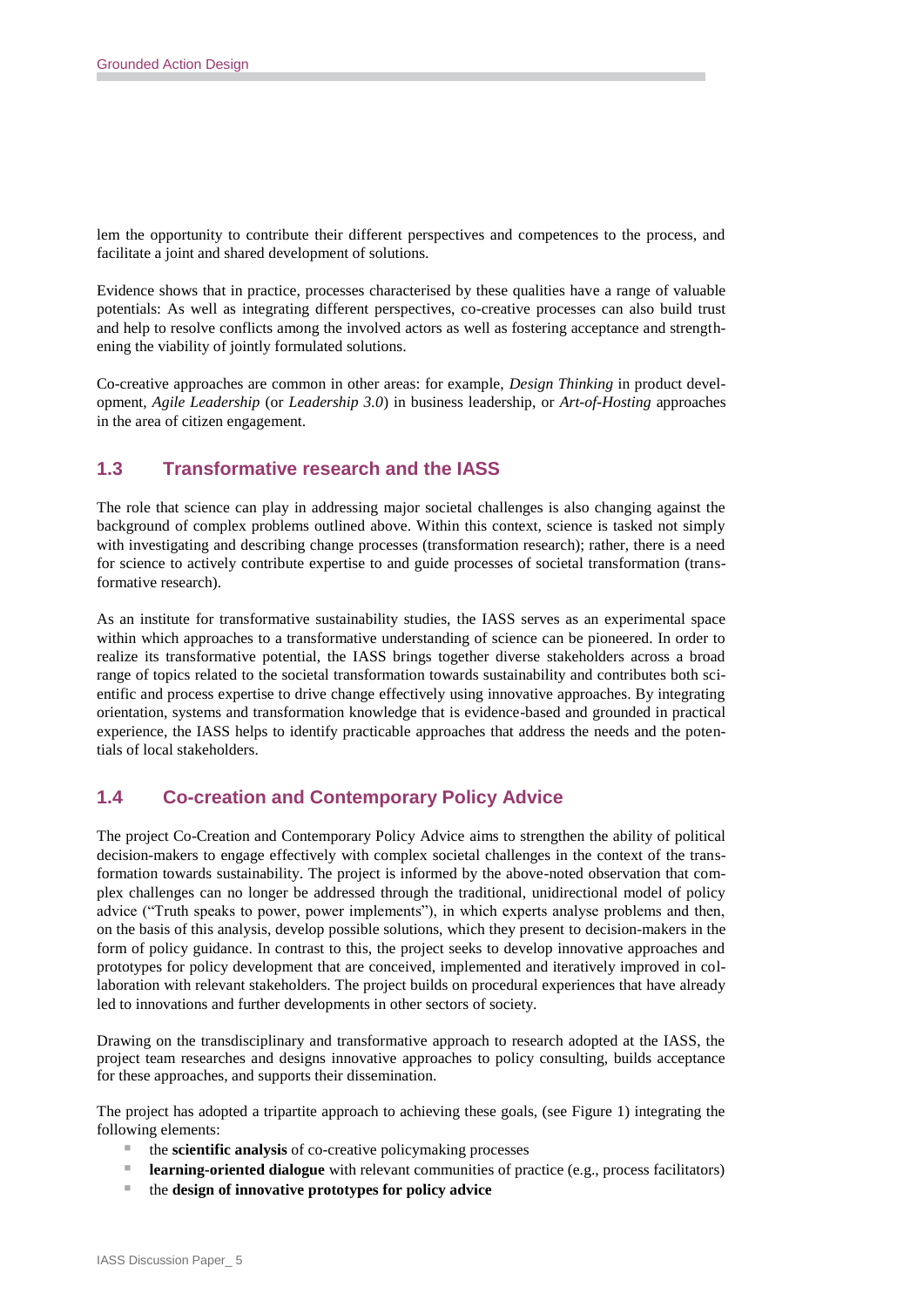

Figure 1: Core elements of the project "Co-creation and Contemporary Policy Advice"

Of these three core elements, the model presented in this paper focuses primarily on the practiceoriented area of *prototype design* and describes the tasks, phases, and practical options for the development, establishment and implementation of co-creative policy advice processes to support partners in the policymaking space. The model presented here is based on the experience of IASS researchers with political decision-makers, combined with scientific and practical insights into co-creative practice. It includes descriptions of the individual phases of the process as well as suggestions for their practical implementation and suitable methodologies (tools). This model should be viewed as a prototype and does not offer a blanket solution. Instead, it provides a foundation that can be adapted to various contexts in cooperation with process partners as required.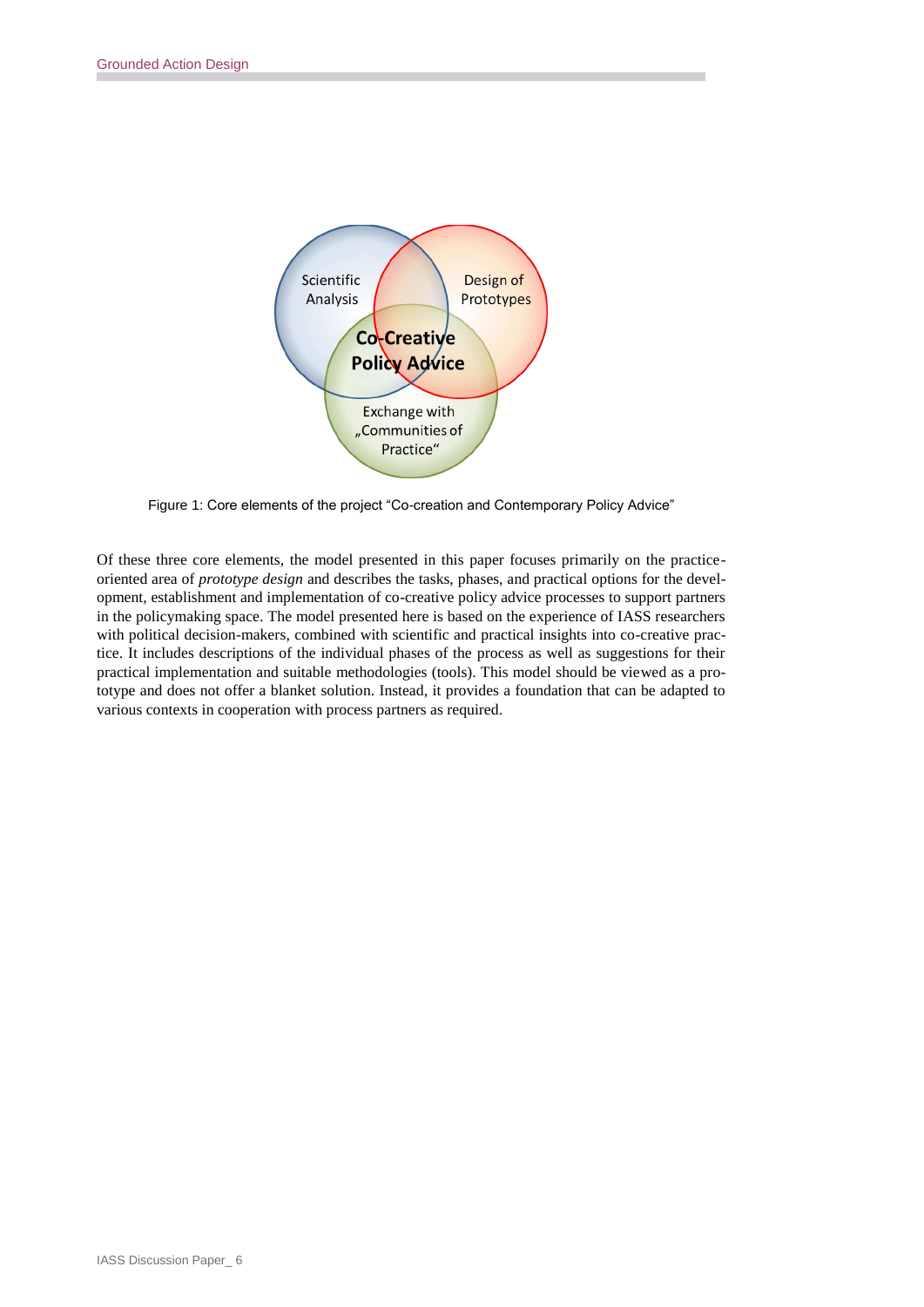# **2. Description of a co-creative policy advice process**

The primary goal of a co-creative approach to policy advice is to facilitate political decision-making through a form of collaborative process design that takes into account and integrates the broadest and most diverse range of relevant perspectives possible. This co-creative approach supports political decision-makers in initiating strategic decisions and courses of action with the capacity to address complex, interwoven problems and which will garner substantial support within the field of relevant stakeholders.

Co-creativity is distinguished by its focus on enabling stakeholders to work *together* on the development of strategies or solutions that fit their specific context. This stands in contrast to the traditional model of policy advice, in which experts develop solutions *for other actors* who will subsequently implement their proposal. Under the co-creative model, it is assumed that none of the actors involved in the process are capable of understanding the problem alone, or indeed of identifying its "solution". Instead, the development of viable paths of transformative action that will garner broad support requires the integration of different perspectives and types of knowledge and expertise. In order to successfully implement this approach to the development of policy advice, stakeholders must be willing to engage and interact with different groups of stakeholders (in particular from the political sphere and science).

In this respect, co-creative approaches to policy advice contrast with the "classical" model, which can be summarized as follows:



Figure 2: Outline of a classical "linear" policy advice process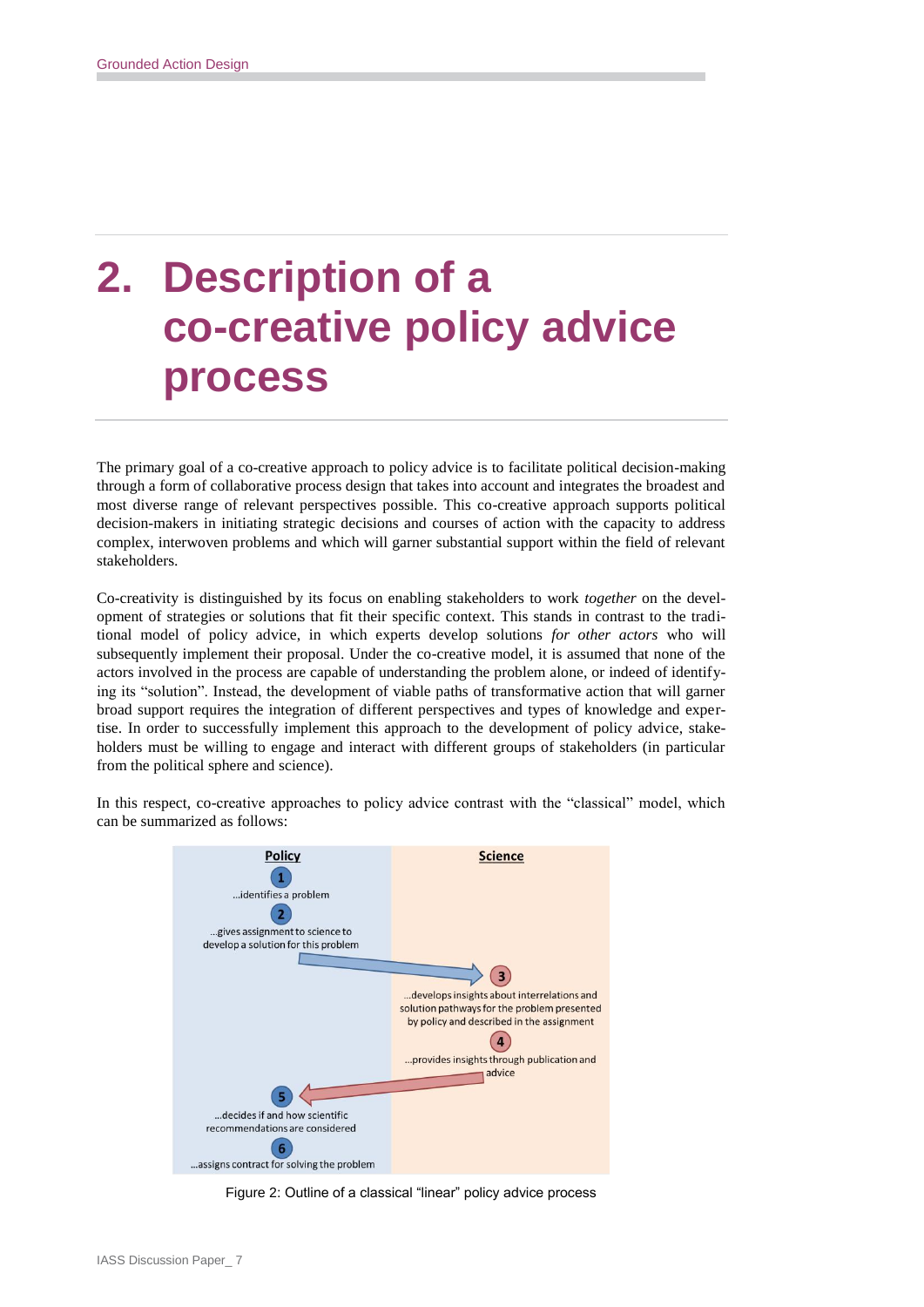Co-creative models of policy advice, on the other hand, are based on the premise that classical approaches to the development of policy advice are not adequate to the task of addressing the complex challenges facing contemporary societies – in particular because policymakers alone are unable, by definition, to develop a comprehensive understanding of the problems they seek to address.

The initial phases of this process, in which the task is identified and the transformation process is initiated through a tendering process, frequently occurs under highly unfavourable conditions, at a considerable remove from the parties and institutions concerned, and with the input of an exclusive circle of actors. In addition to this, the overall scope for action is often limited and constrained by myriad interests. Under these circumstances, there is considerable risk that solutions developed to address challenges will fail to achieve their aims or gain traction within affected populations and that investments in their implementation will either prove ineffective or even exacerbate or amplify existing problems.

A holistic view of the challenge at hand is needed before political decision-makers can initiate a process to meaningfully address such complex problems. The transdisciplinary, co-creative policy advice process offers a means to develop a deep understanding of such interlinking challenges within a so-called **Grounded Action Design**.



Figure 3: Grounded Action Design – A model for co-creative policy advice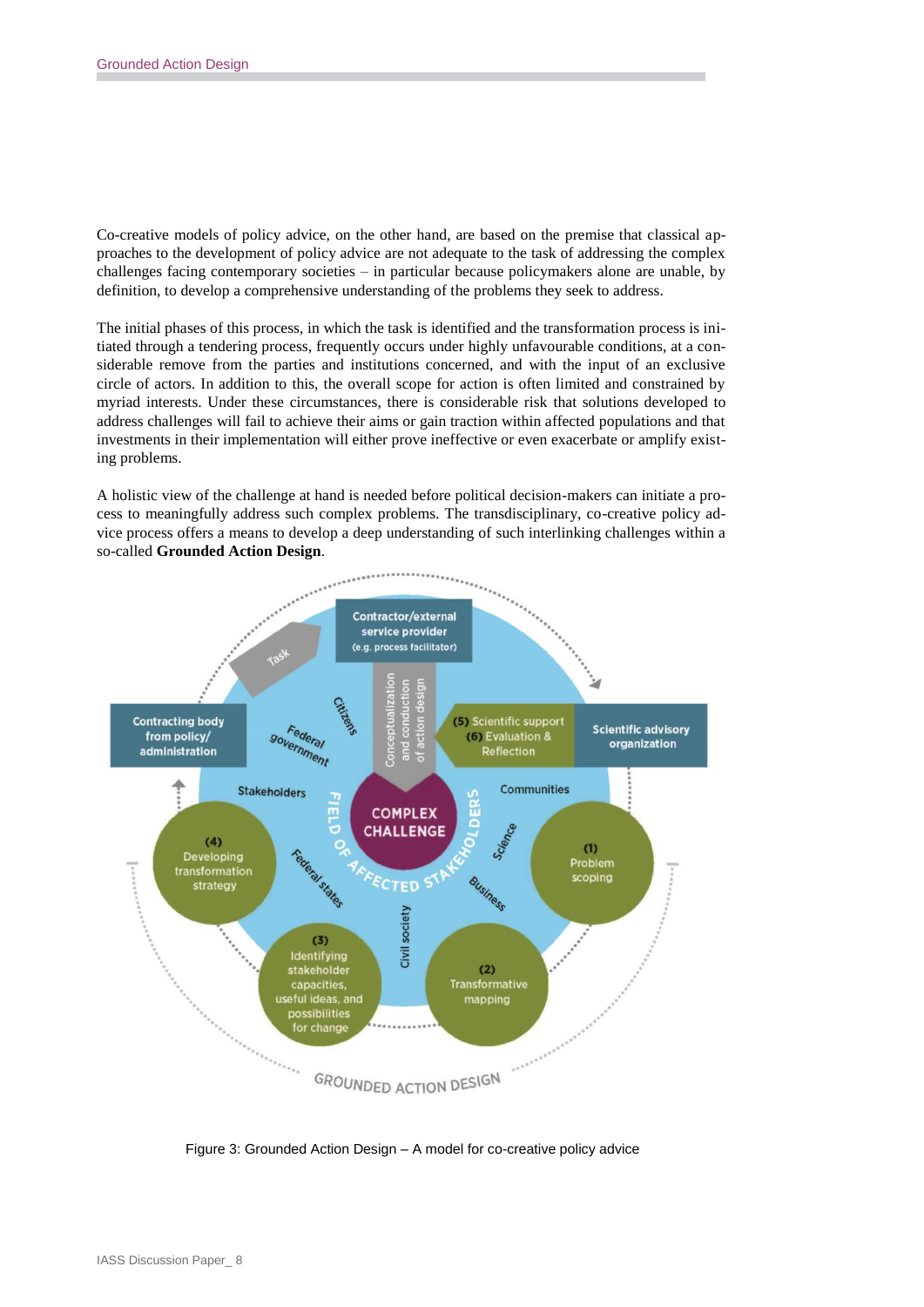In the model presented in the following and illustrated in Figure 3, a systematically co-creative approach is adopted throughout this scoping process, with a particular focus on integrating diverse perspectives on the complex of problems and their interaction. Attempting to avoid the shortcomings of the traditional model of policy advice, its initial focus is on enabling clients (policymakers, government bodies etc.) to gain a fundamental and comprehensive understanding of the problem and to integrate a wide range of societal expertise and knowledge using participative methods. This way, any action design that will finally be agreed on to tackle the complex challenge at hand, will be "grounded" on a broad range of perspectives and transformative capacities available, as a crucial precondition for its success.

This co-creative scoping process can be broken down into four phases: (1.) The exploration and scoping of the problem, (2.) transformative mapping, (3.) the identification of transformative capacities, useful ideas, and possibilities for change; and (4.) the development of a strategic proposal that will help both the client and political decision-makers to gain a more comprehensive understanding of the problem.

Additionally to these 4 phases it is optionally possible to extend the process by subsequent steps in which specific actors are supported academically and potentially also strategically in conceptualizing and conducting the eventually emerging transformation strategy. Phases (5.) Scientific support and monitoring and (6.) Evaluation and Reflection are intended to safeguard the quality of the process and ensure that the transformation strategy reflects the findings of the scoping (both substantively and with respect to the proposed process). These activities also facilitate the generation of new and vital insights that will benefit subsequent or similar transformation processes.

The individual phases of this model, their objectives, desired outcomes and specific co-creative design are described in greater detail in the following. Across all of these phases, this approach seeks to involve relevant stakeholders to the fullest extent in a process of co-creative learning and design that provides opportunities for the full range of perspectives on a particular question to be heard (in each phase) and for meaningful participation.

# **2.1 Problem scoping**

At the outset of a transformation process, it is often unclear which actors are responsible for developing a strategy, who is mandated to engage with the process (and by whom), and what assumptions and priorities shape the actions of individual actors.

The first phase of the process – the exploration of the problem – aims to render the diverse perspectives and understandings of the problem transparent to all those involved. This also serves to clarify the objectives, responsibilities, desired outcomes, operational constraints and roles of the various actors involved in the process and to shed light on any conflicting objectives. Discussions and facilitated exchanges of views are held with actors from different levels with the aim of mapping the terrain on which the transformation will unfold, providing opportunities to bring different actors together and creating a space in which different perspectives can be heard and reflected upon.

*Aims*

- Developing a clear understanding of the goals and problem understandings of the stakeholders, as well as of conflicts among the field of affected stakeholders;
- Establishing commitment from the field of affected stakeholders to engage in a co-creative process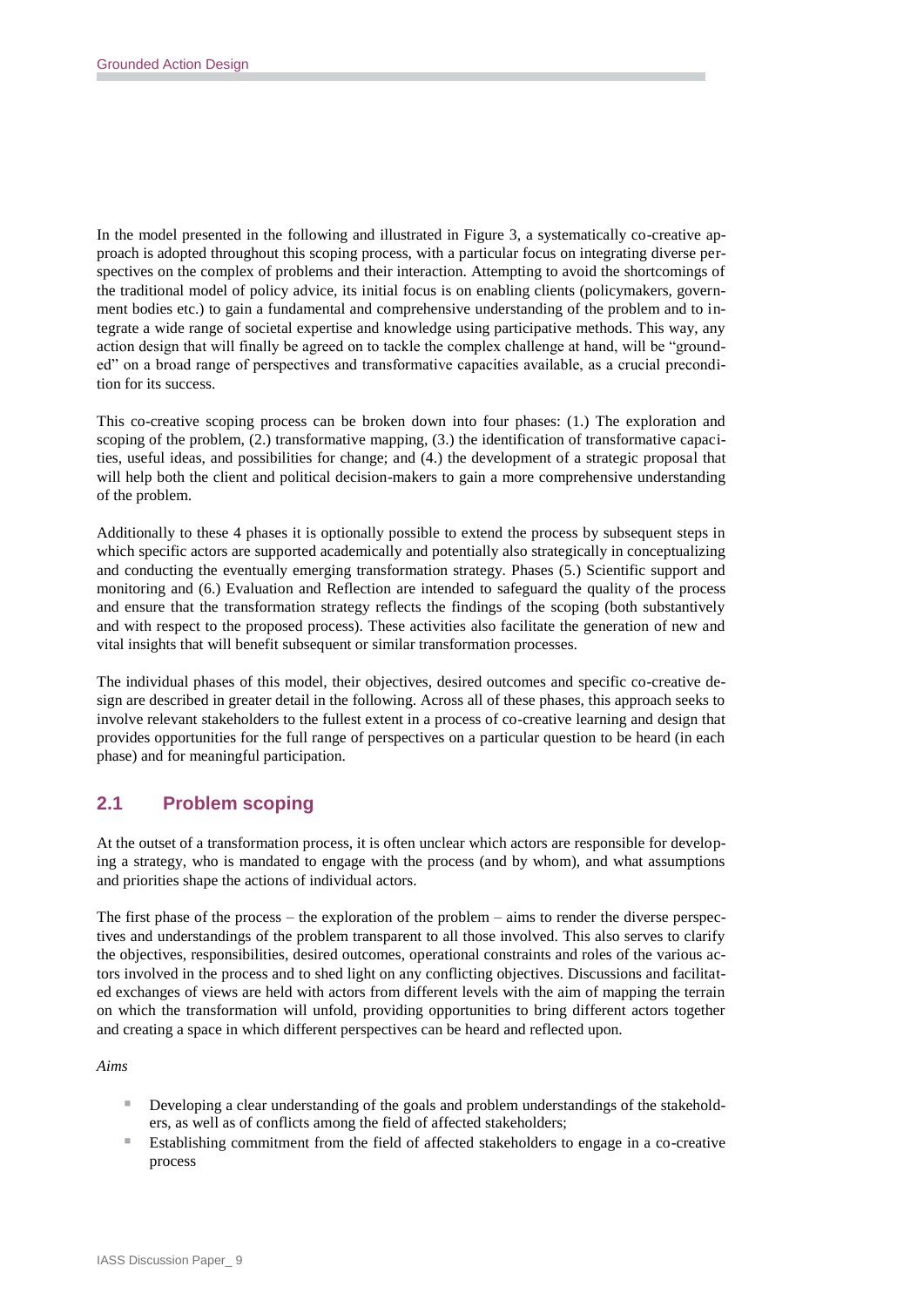#### *Examples of guiding questions:*

- Why has each stakeholder attended the workshop?
- What are each stakeholder's hopes and expectations?
- What are each stakeholder's values, normative positions and goals?
- How does each stakeholder perceive the problem and what are the underlying assumptions?
- How do stakeholders perceive the relationships among different aspects of the problem?

#### **In practice: Dynamic facilitation**

Dynamic Facilitation is a method that could be used in this exploratory phase. The method distinguishes between four categories of narratives and experience reports: Challenges, Solutions, Concerns, and Information (Nanz & Fritsche, 2012). Dynamic Facilitation can be used to foster constructive debate among highly diverse actors and understanding for different perspectives. The method can reveal possible synergies and dissonances among the various understandings of the problem, which is a central objective of the problem exploration phase.

An example: A form of Dynamic Facilitation is used in the "Citizens' Council" participation process. This deliberative format for public participation provides a means for ordinary citizens to share their views on societal challenges and to provide input that will inform the actions of policymakers and public administration bodies. A citizens' council consists of a group of approximately 8-15 randomly selected participants who, at a retreat over one or two days, use the Dynamic Facilitation method to discuss a previously identified issue and gather ideas on how it could be addressed. When selecting citizens, criteria such as gender, age, residential area, etc. should be taken into account so that discussions will reflect as diverse a crosssection of the population as possible. The approach adopted here helps participants to articulate their own views and to develop an understanding of other perspectives. Ideally, the discussions held at the retreat will lay the basis for a creative solution to what had seemed an intractable problem. Citizens' Councils also have a positive effect on the participants' ability to organise themselves.

The findings of the Citizens' Council are recorded in a statement, which is presented to the public and amended based on input provided by other citizens. The subsequent steps in the process are carefully planned to ensure that the results of the Citizens' Council make a meaningful contribution to broader societal and political debates and impact on political decision-making processes.

This participation format is suitable for diverse contexts and target groups, and can be used, for example, in civil society organisations, companies and scientific institutions.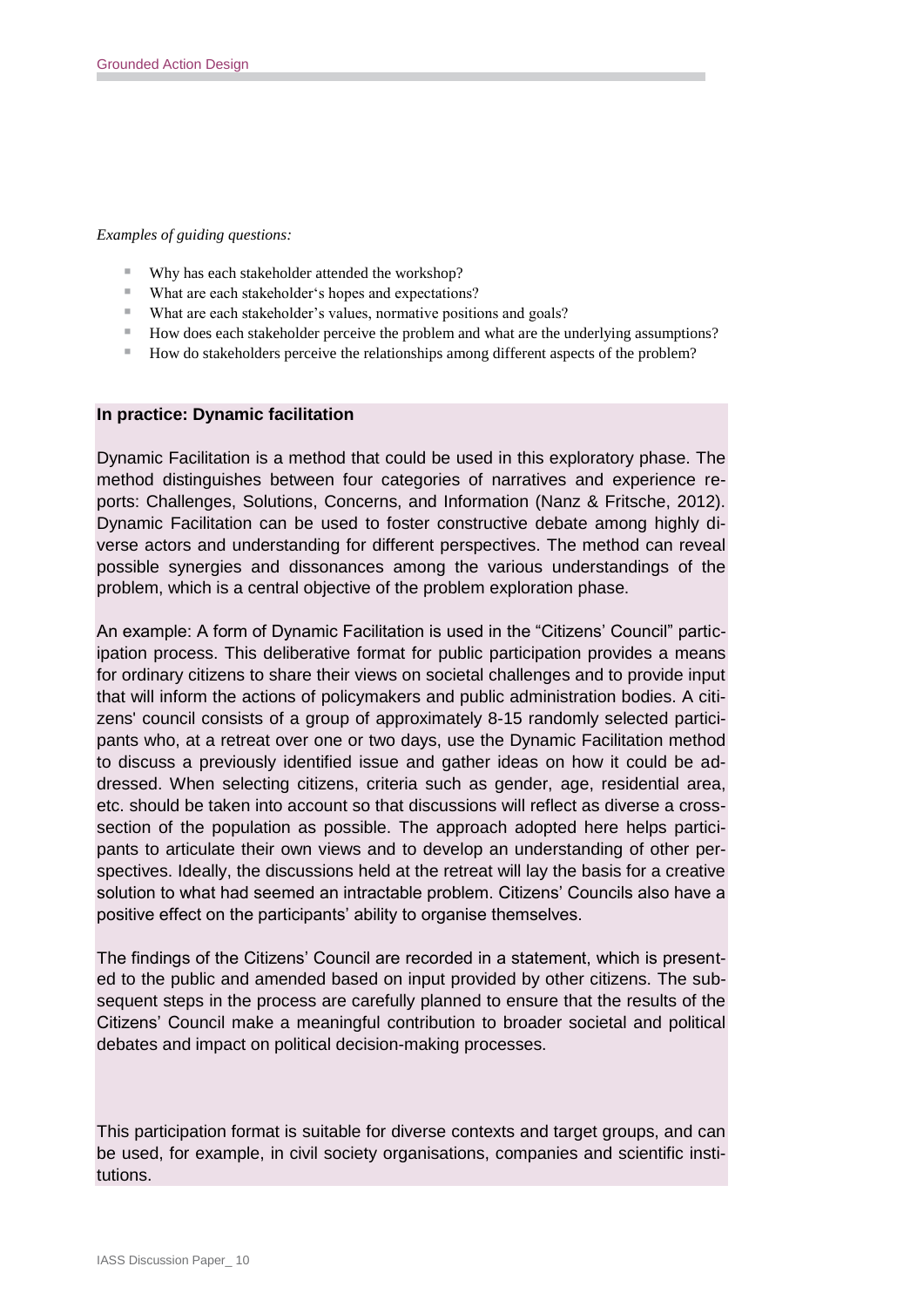This co-creative exploration of the problem lays the foundation for the subsequent process steps and sufficient time should be taken to deliver a robust outcome. This step will enable participating actors to develop mutual trust and understanding, which will be vital to fostering identification with the shared objectives and strategy proposals developed throughout the process.

In this phase, the co-creative moment lies above all in the actors listening to each other and learning to appreciate the complementarity of different points of view. Its transformative potential lies in its ability to foster a shared understanding of the interrelationships between the individual aspects that make up the larger, overarching challenge. Additionally, the reflection about existing basic assumptions and values can create mutual trust and the possibility to identify deeper conflicts regarding normative orientations or worldviews. This exploration of the problem creates a common frame of reference that will inform the subsequent process as a whole.

# **2.2 Transformative mapping**

In this phase, participants explore the initial situation at the level of action that is (or will be) most affected by the transformation. The primary goal in this phase is to gain a systematic overview of the actors involved on the ground. Specific interests and points of view, as well as their interrelations and interactions, should be taken into account. It is important to identify both common ground and (potential) conflicts between the various positions. Previous projects and local initiatives are examined in order to learn from their experiences in the field. Experiences gained in other (inter-) national contexts should also feed into this overview.

Transformative mapping uses an established social scientific approach that is based primarily on interviews and group discussions and makes use of innovative forms of visual representation.

#### *Aims*

- **Developing an overview of stakeholders, their positions, functions, and experiences, and** how they are connected;
- Overview of potential conflicts
- Overview of the actors involved, including their viewpoints, function, and experiences
- Documenting dialogues and local context
- Networking and exchange of ideas linking regional scenes and projects.

#### *Examples of guiding questions:*

- What are the roles of those who are active in the problem space?
- What skills, competencies and other attributes do the various stakeholders have?
- What are their interests and positions?
- How are the stakeholders organized and how are they connected?

In this phase the co-creative aspect lies in the engagement of the involved actors in the collaborative mapping process. It is important to note here that within this process the researchers merely provide the infrastructure with which the actors locate themselves within an emerging frame of reference. The actual contents of the mapping are created in a collaborative and iterative process. The transformative aspect, on the other hand, consists in presenting previously captured knowledge in such a way that it opens up new and collectively accessible possibilities for action to the participating actors. The insights and overview generated in this phase enable actors to identify constructive potentials and synergies with other actors within their fields of reference and to engage with these options.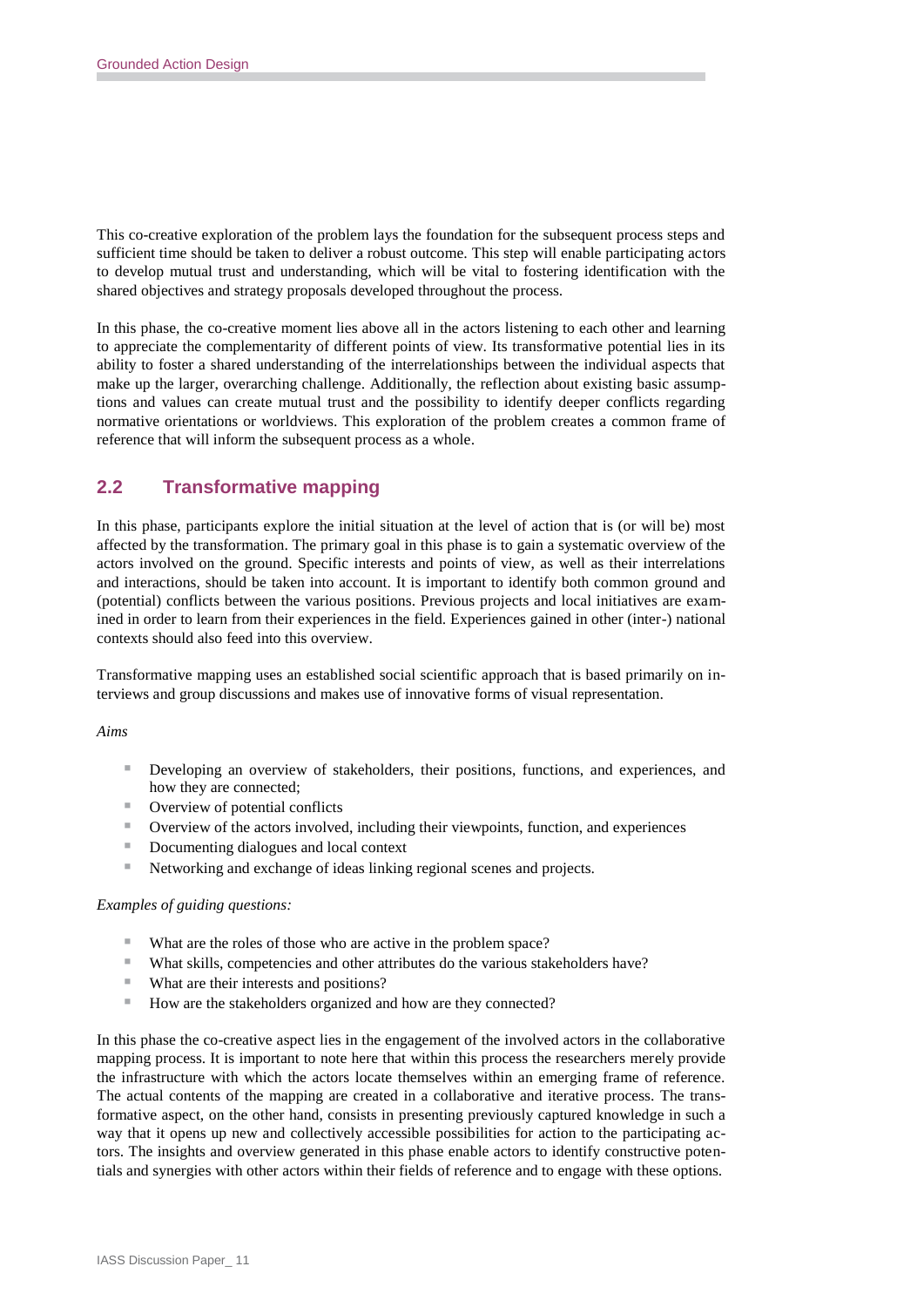#### **In practice: Graphic recording**

Graphic Recording can be used to create and organise graphic representations of ideas and insights generated in the mapping process, rendering visible to the relationships and interactions between various aspects. By collaborating to create an image that represents the entire context, participants gain an overview of the whole system and can consider other perspectives and points of view on the problem in a new light.

Graphic Recording can facilitate intensive dialogue between researchers and local actors by making previously generated knowledge available in a simplified and immediate form. "Visualization is process and product in one", according to the Handbuch für eine Kultur der Zusammenarbeit (2014). Visual representations (products) can be developed at various stages of the mapping phase as a means to gather feedback from local actors and to prepare the next steps of the mapping (process) in an iterative mode. This approach makes knowledge widely available and creates opportunities to win new cooperation partners.

Other methods: Social network analysis

### **2.3 Identification of stakeholder capacities, useful ideas, and possibilities for change**

In this step, transformation potentials are identified in a structured process in collaboration with affected parties. Following the transformative mapping process, relevant stakeholders are invited to work together to identify capacities, ideas and opportunities for future development, formulate goals and measures that will enjoy the support of the group, and clarify areas of responsibility. Potential scenarios are developed and discussed. Rules for cooperation are developed. Political actors who will mandate the transformation process are invited to make contributions throughout this phase.

#### *Aims*

- Developing and implementing events and forums for exchange in-situ
- Assessing the acceptability to each stakeholder of different ideas for changes and of potential strategies
- I dentifying knowledge gaps about the problem and need for external support to tackle the problem.
- Creating working groups to develop strategic suggestions
- Review of strategic options in light of the approval with which they are likely to meet at the local level

#### *Examples of guiding questions:*

- Have unexplored stakeholder capacities become visible through the transformative mapping process?
- Which synergies among stakeholders and possibilities for future change can be identified?
- What options for future action can be distilled from the mapping and the available competences?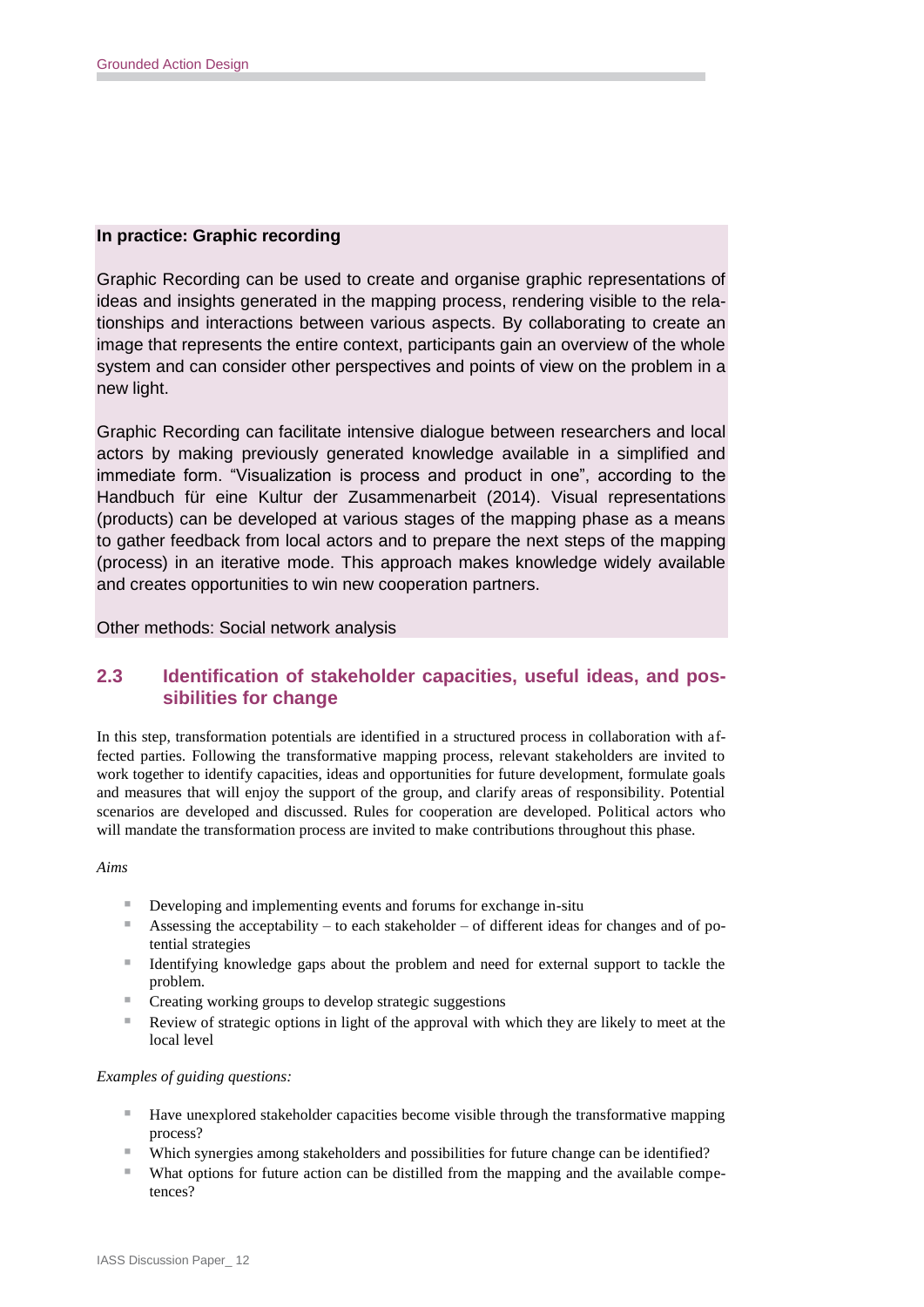### **In practice: Appreciative Inquiry**

"Appreciative exploration/reflection" aims to "create visions for change that build on the existing" (Nanz & Fritsche 2012: 39). Many approaches to change adopt a deficiency perspective that focuses on weaknesses and shortcomings. Appreciative Inquiry, on the other hand, invites participants to focus on what works well in a given context, facilitating the identification of positive aspects and successful practices so that these can be activated to drive future change.

The process: Appreciative Inquiry can be broken down into four steps (Nanz & Fritsche 2012: 40):

 Understanding success: Participants are invited to reflect upon their experiences as a means to identify local factors that could contribute to a successful transformation. This step can also be integrated into the transformative mapping process.

Imagining the future: Building on this basis, the participants develop shared visions of the future.

 Designing the future: Participants next discuss how these visions might be achieved.

 Making the future a reality: Finally, participants develop strategies for the implementation of these visions.

This approach enables participants to examine existing strengths and talents from a new perspective. Appreciate Inquiry can be used to develop potential solutions that are informed by participants' experiences, as opposed to top-down solutions that are implemented without consultation.

The co-creative aspect in this fourth phase lies again in the fact that participants take the lead in discussions and, building on the results of the transformative mapping, work together to identify ideas and potentials relevant to the challenge. In doing so, they lay the groundwork for the development of concrete strategy paths and/or approaches to address the challenges they face. This phase is transformative insofar as it succeeds in changing participants' perceptions of the available options for action and enables them to tap into synergistic opportunities and take effective action together within the scope of the original complex of problems.

### **2.4 Development of a transformation strategy**

The outcomes of the preceding phases feed into the development of a proposal, prepared by the participating organisations, which includes a detailed plan for a medium/long-term process (incl. timetable, roadmap, and budget) to address the problem as it has now been defined. This strategic proposal is provided to the client. In a next step, the strategy must be adopted by political bodies at various levels (federal government, state, municipalities) and gain the support of politicians and administrative bodies. Once this has been achieved, work can begin on implementing the strategy through project management agencies contracted to perform individual work packages.

The proposal is intended to provide the client with guidance that will facilitate the recruitment of project partners with the appropriate competences. The contractors assigned with this task can then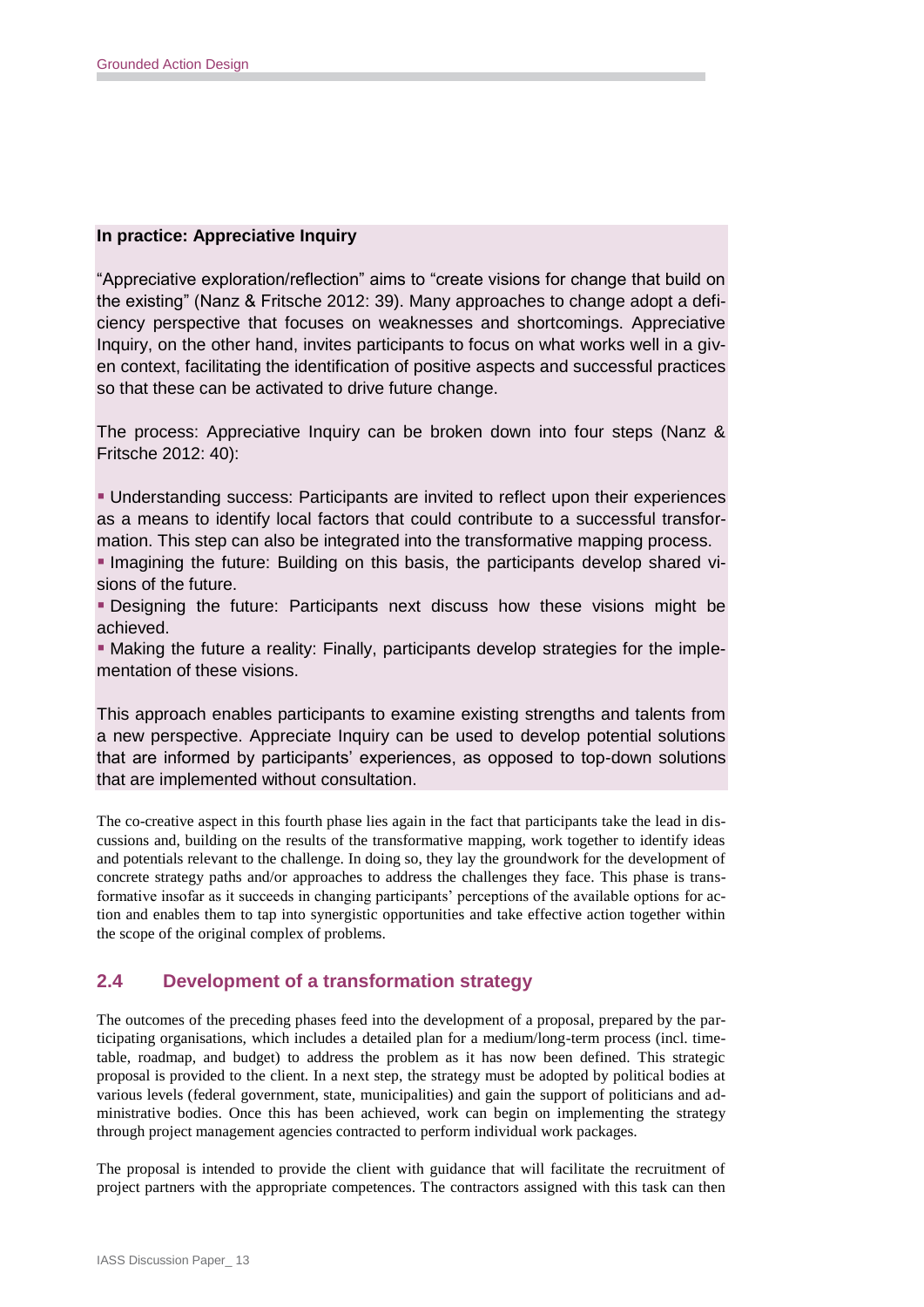build on the knowledge and resources developed in phases 1) to 3) which shall enable a smooth transition towards the action phase.

#### *Aims*

**Developing agreed strategy suggestions for dealing with the problem with relevant stake**holders

#### *Examples of guiding questions:*

Which measures could foster stakeholder capacities and possibilities for change?

This phase is co-creative in that the proposals are developed by the IASS on the basis of the potentials and transformation pathways identified by stakeholders in the previous phases. Several key stakeholders identified among the participants of phases  $1$ ) – 3) can be invited to comment on the proposal before it is finalized for the client.

### **2.5 Scientific support during the implementation phase**

#### **Accompanying research**

Following completion of the tendering process, the task of implementing the strategy (or aspects thereof) will lie in the hands of the executing agencies. The IASS can provide scientific and possibly also strategic support to actors throughout the implementation phase with the aim of ensuring that the outcomes of phases  $1$ ) – 4) are properly communicated to the agencies, supporting the overarching process, and investigating aspects relevant to science.

#### *Aims*

- Qualitative and quantitative surveys
- $\blacksquare$  Scientific publications and policy papers
- Consultations with clients and contractors

#### **Evaluation and reflection**

A formative and summative evaluation performed by the IASS can help to identify opportunities for improvement throughout the implementation phase. This interactive evaluation is performed in cooperation with select target groups and enables participants to identify and share lessons learned that are relevant to the further implementation of the strategy and the overarching process.

#### *Aims*

- Record of the views of different actors on the success or failure of the process.
- Identification of obstacles and drivers that influence the process.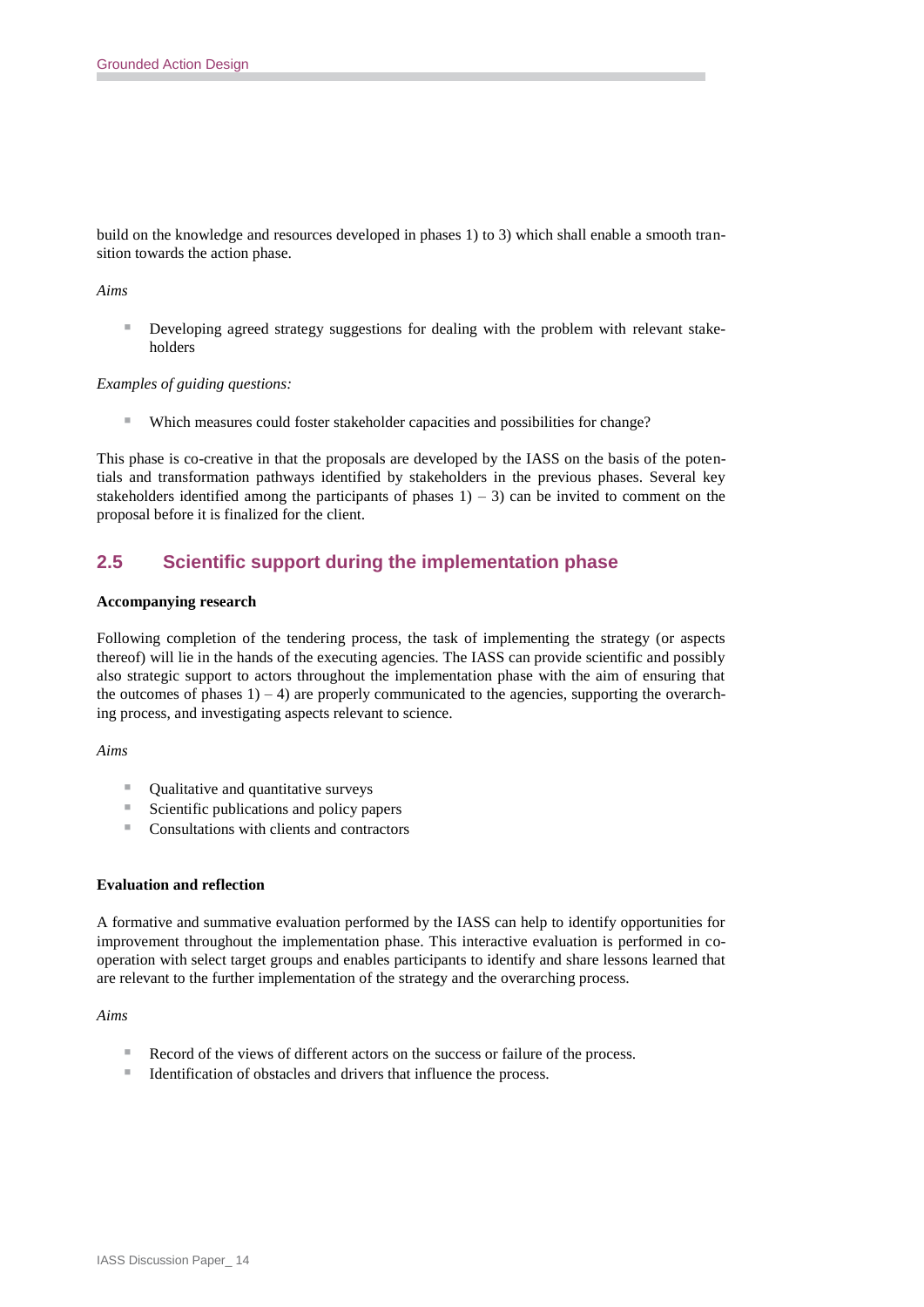# **3. The possibilities and limits of co-creative approaches to policy advice: Theses and open questions**

It is important to consider what the approach to co-creative policy advice presented here can achieve and where its limit might lie. In particular, there are a number of aspects to this model that require further clarification or which must otherwise be taken into account in practice.

To foster debate and advance the further development of this model, the following sections outline a number of basic assumptions, open questions, and possible points of criticism.

### **3.1 Comments on the proposed model**

- The proposed approach to co-creative policy advice is intended to supplement existing forms of policy and administration advice provided by external (scientific) expertise, rather than as a competing model. Indeed, the scoping process outlined here promotes the effective application of scientific insights relevant to a complex of problems while also facilitating the integration of other forms of knowledge in an effort to "ground" all action that is taken on a solid and broad foundation.
- $\blacksquare$  In its current version, the proposed approach should be treated as an ideal model, which must be critically assessed in light of the context and actual nature of real-world challenges and accordingly adapted to ensure its applicability.
- Implementing the proposed model of co-creative policy advice requires advanced planning. Potential clients should be advised on the importance of allowing sufficient time for the scoping process and how this will benefit subsequent processes and decision-making.
- The proposed model will need to prove itself in practice in order to gain legitimacy. Initially, clients will need to place their trust in this model. In the long term, it will also be necessary to adjust relevant funding and financing structures in order to ensure the availability of resources required to facilitate preliminary work prior to the actual policy advice process.
- The proposed model of co-creative policy advice could circumvent conflicts that might otherwise emerge around transformation strategies and the suitability of efforts towards their implementation or, alternatively, harness their potential to contribute towards constructive outcomes. The transparent and inclusive approach to defining the task lends legitimacy to the subsequent steps vis-à-vis the affected parties and society as a whole.
- Practical constraints make it impossible to integrate every position within the co-creative process. This has implications for the process and can enable individual actors to dispropor-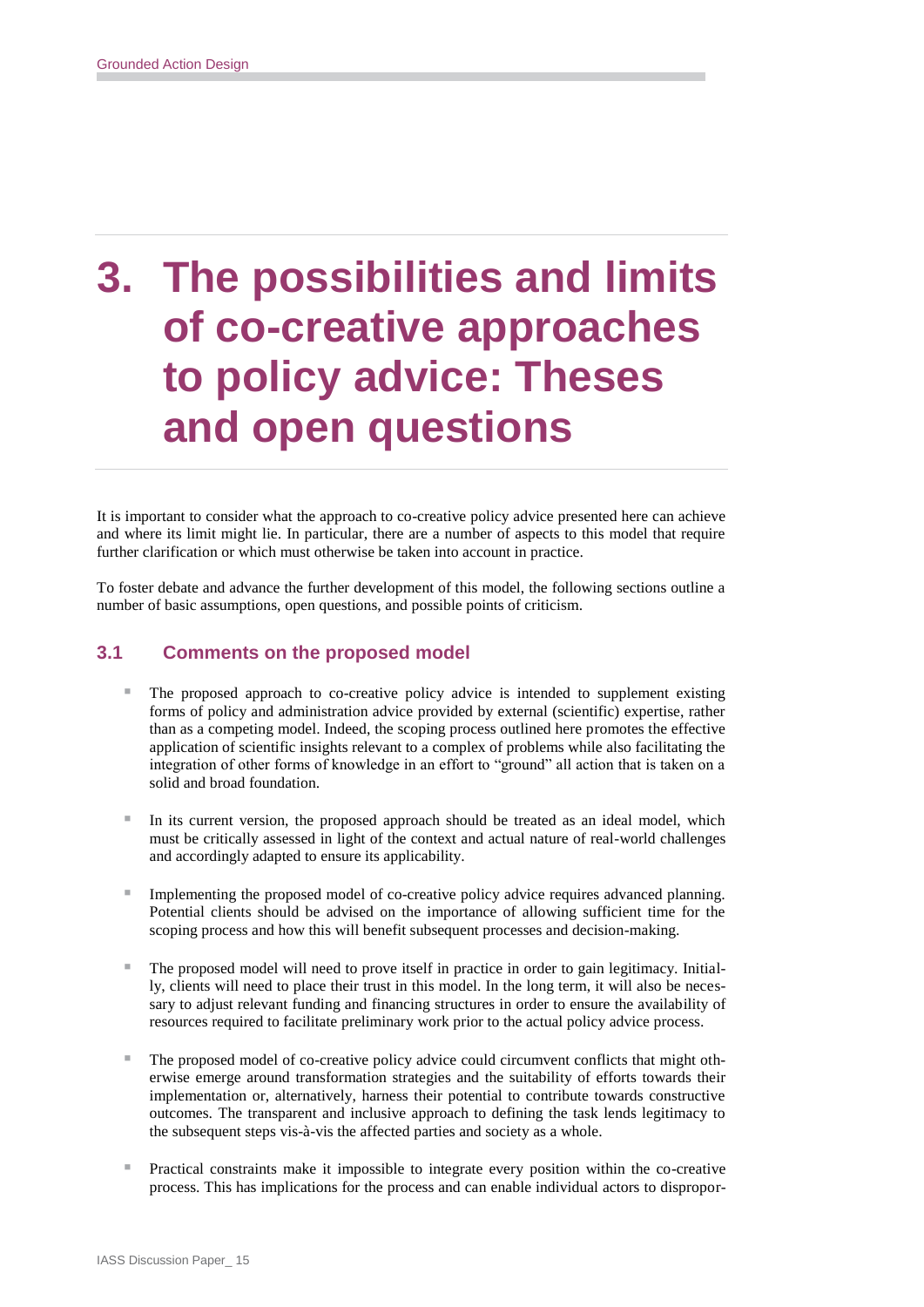tionately influence the process and its outcomes at different stages. This represents a key challenge for the Grounded Action Design model.

### **3.2 Open questions and criticisms**

- Who decides which actors and interests are relevant to a particular challenge, and how?
- What measures can be adopted to address the impact of power imbalances and dynamics and to ensure that co-creative processes are not manipulated by special interests?
- To what extent are policymakers interested in engaging in participatory problem scoping? What can be done to address the possibility that policymakers, public administrations and other stakeholders could seek to preserve the prevailing definition of a problem?
- In case that co-creative processes are mandated by policy it seems possible that this mandate comes along with a certain expectation or claim for a prioritized perspective. How is it possible to deal with this potential imbalance or bias in the process?
- $\blacksquare$  How will the roles of the IASS and/or individual projects and scientists be defined? Even those scientists tasked with clarifying the specific details of the action design are not free of personal interests, normative positions and preconceptions. What can be done to address possible bias and provide for a fair process?
- What preliminary work must be undertaken to encourage clients to allocate sufficient time resources to the clarification process? How can systemic constraints – such as the bureaucratic logic of work organisation or electoral incentive structures, which prioritize highprofile, near-term outcomes – be overcome or circumvented?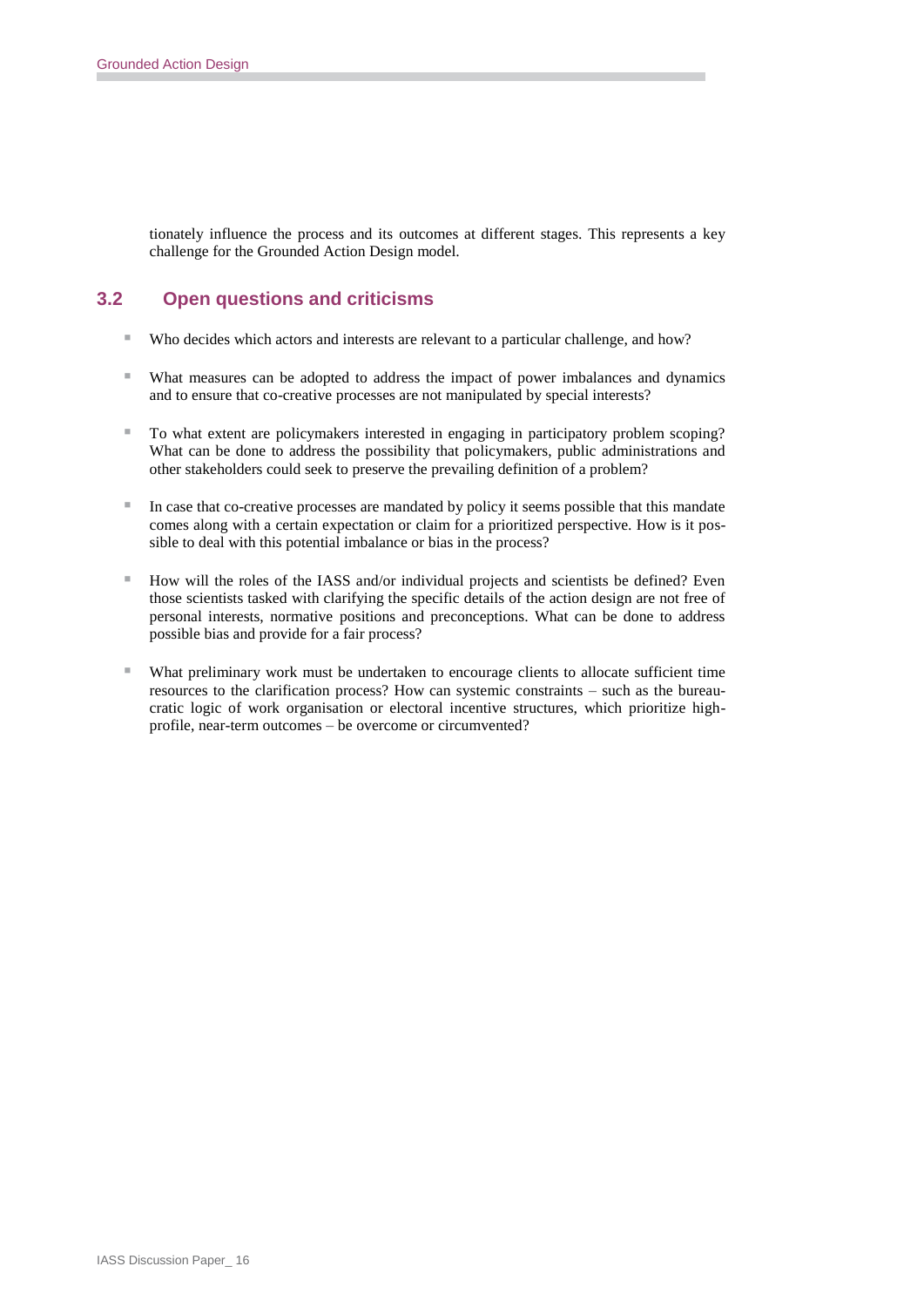# **4. Literature**

- **Bason, C.:** Leading public sector innovation: Co-creating for a better society. Policy Press, (2010).
- **Büro für Zukunftsfragen, Amt der Vorarlberger Landesregierung.**. Handbuch für eine Kultur der Zusammenarbeit. Bregenz, (2014).
- **Caldecott, B., Sartor, O., Spencer, T.:** Lessons from previous 'coal transitions' High-level summary for decision-makers. IDDRI and Climate Strategies, (2017).
- **Jahn, T., Bergmann, M., Keil, F.:** Transdisciplinarity: Between mainstreaming and marginalization. Ecological Economics 79 (2012), 1-10#
- **Nanz, P. & Fritsche, M.:** Handbuch Bürgerbeteiligung. Verfahren und Akteure, Chancen und Grenzen. Bonn: Bundeszentrale für Politische Bildung, (2012).
- **Nanz, P. & Leggewie, C.:** Die Konsultative: Mehr Demokratie durch Bürgerbeteiligung. (Originalausgabe). Politik bei Wagenbach 749. Berlin: Verlag Klaus Wagenbach, (2016).
- **Plastrik, P., Taylor, M. & Cleveland, J.:** Connecting to Change the World: Harnessing the Power of Networks for Social Impact. Island Press, (2014)
- **Renn, O**.: Sozialwissenschaftliche Politikberatung: Gesellschaftliche Anforderungen und gelebte Praxis. *Sozialwissenschaften* und Berufspraxis, 34 (2) (2011), 204-223#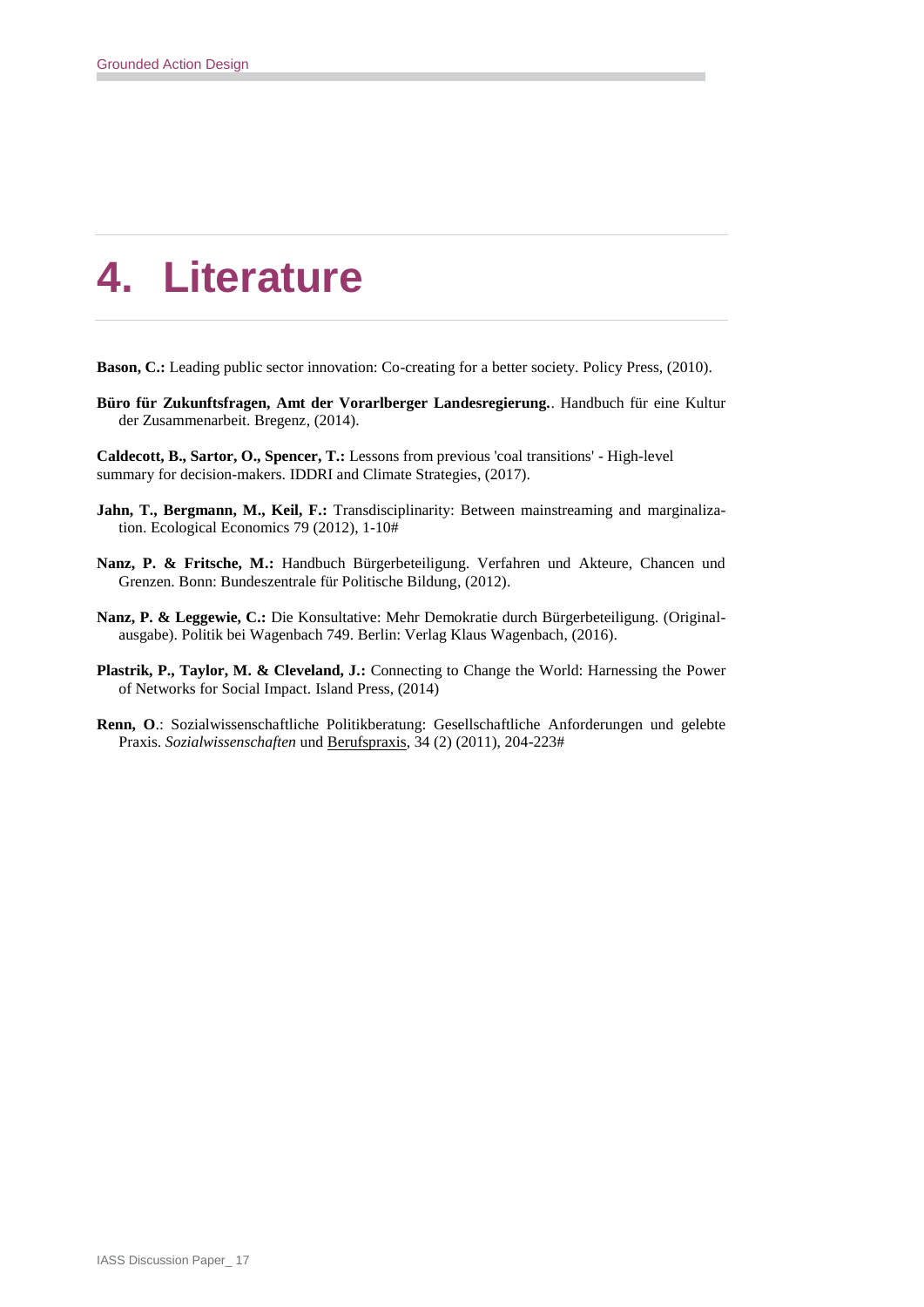# **5. About the authors**

The inter- and transdisciplinary team behind the project "Co-Creation and Contemporary Policy Advice" applies an iterative approach to scientific practice, combining theory and practical experimentation in order to learn from and support processes of societal transformation.

- **Thomas Bruhn** is senior research associate in the project "Co-creation and contemporary policy advice" and a scientific project leader at the IASS Potsdam. He holds a PhD in physics from the Technical University of Berlin for his work on organic self-organization processes on semiconductor nanostructures. At the IASS his research interest focuses on the relevance of mindset shifts in the context of socio-ecological transformation to sustainability and he is leading the research project "A Mindset for the Anthropocene" that focuses on this topic. Beside his research training he is a trained process designer and facilitator in various co-creative approaches. He is a member of the German Association to the Club of Rome (DGCoR) and a member of the Association of German Scientists (VDW). ORCID-ID:<https://orcid.org/0000-0002-5940-462X>
- **Jeremias Herberg** studied Sociology in Vienna and Science and Technology Studies in Maastricht. He was a Visiting Scholar at UC Berkeley and subsequently gained his PhD in sustainability research from Leuphana University Lüneburg. His research explores the scope for cross-field collaboration in transformation processes, mainly in the context of regional development. In his doctoral and postdoctoral research he developed a corresponding theoretical approach that is based on sociological field theory and the knowledge history of transdisciplinarity. At the Institute for Advance Sustainability Studies (IASS) Potsdam he is currently involved in and leading research projects that explore and facilitate collaborative formats in regional transformations such as the coal phase out in Lusatia. ORCID-ID[: https://orcid.org/0000-0003-4388-796X](https://orcid.org/0000-0003-4388-796X)
- Giulia Molinengo is a research associate at IASS and is part of the project  $\alpha$ . Co-creation and contemporary policy advice". She holds a M.A. in Intercultural Conflict Management from Alice Salomon Hochschule in Berlin and a B.A. in Peacekeeping and Conflict Resolution from University of Florence, Italy. In her PhD at University of Potsdam, she is exploring the role of power dynamics within collaborative settings. Prior to joining the IASS, Giulia worked at the Institute for Advanced Study in the Humanities (KWI, Essen), where she co-developed and investigated participatory processes for the planning of a high-voltage transmission line in Bavaria, Germany. Giulia is a consultant and facilitator of collaborative processes and has worked for NGOs, foundations, and public organisations, such as the British Council (Rome), Citizens for Europe e.V. (Berlin, Copenhagen), Bertelsmann Stiftung (Barcelona), Charles Leopold Mayer Foundation (Paris), and GIZ-Deutsche Gesellschaft für Internationale Zusammenarbeit (Bonn).
- **Daniel Oppold** is a research associate at IASS. He holds a M.A. in Politics and Public Administration from the University of Constance (GER) and a B.A. in Public Management & Governance from Zeppelin University in Friedrichshafen (GER). He has a professional background in Organizational Development and is an experienced process designer and workshop facilitator. In his work, he tries to combine insights of democratic and deliberative theory with practices of (public) participation and co-creation to develop innovative democratic processes. ORCID-ID:<https://orcid.org/0000-0003-0014-7611>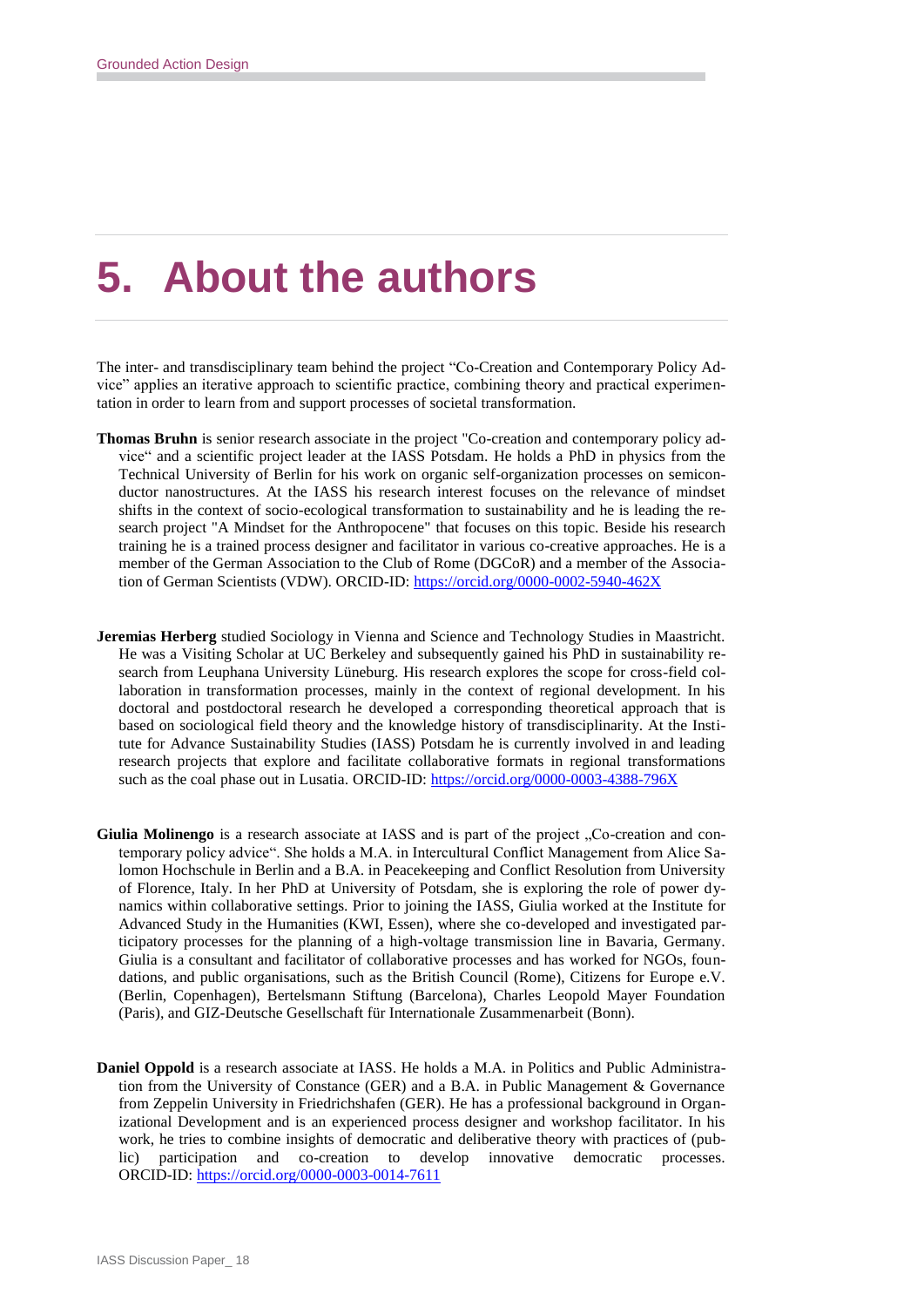- **Dorota Stasiak** works at IASS Potsdam as Research Group Lead in the project "Co-Creation and Contemporary Policy Advice". She holds degrees in Political Science (MA and PhD) and Applied Linguistics (MA) from the University of Warsaw. Dorota is interested in experimental approaches to policy making and policy advice, design of processes and spaces enabling cocreation, as well as in the theory and practice of collaborative leadership.
- **Patrizia Nanz** is Scientific Director at the Institute for Advanced Sustainability Studies (IASS), Potsdam and Professor of Transformative Sustainability Studies at the University of Potsdam. She is Chair of the German government's Science Platform Sustainability 2030 and a member of the "Hightech-Forum", an expert committee that advises the German government on science and technology. Her research interests include ecological and social sustainability, the future of democracy/democratic participation, and the relationship between science and democracy. ORCID-ID:<https://orcid.org/0000-0001-7353-9435>